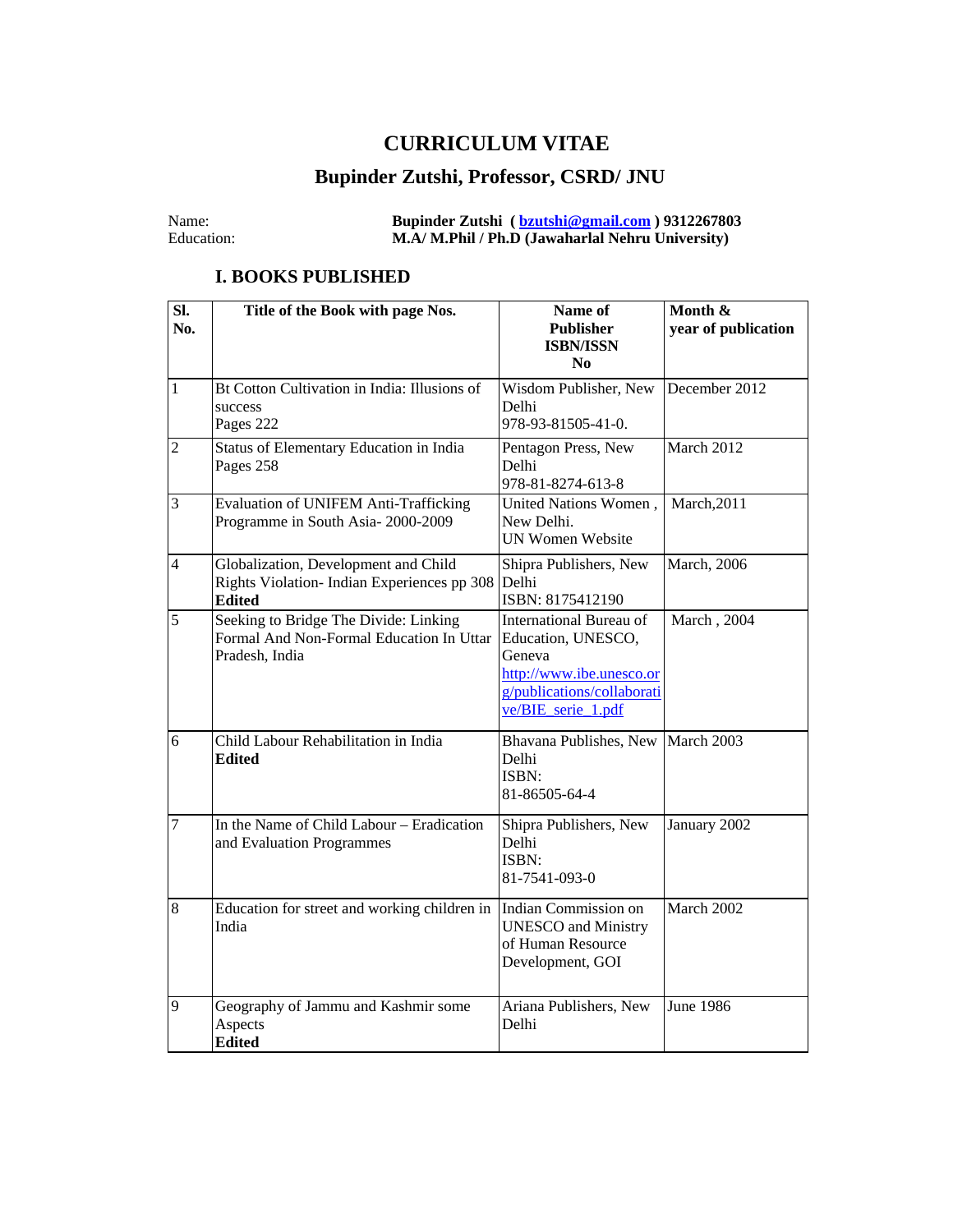| SI.<br>No.     | Title with page<br>Nos.                                                                                                         | Title of the Book,<br><b>Editor &amp; Publisher</b><br>with ISBN/ISSN<br>No.                                                                                                                                                                               | Month&<br>year of<br>publication | <b>Whether</b> peer<br>Reviewed.<br><b>Impact</b><br>Factor, if any | Name of<br>$Co-$<br>$\text{author/(s)}$ if<br>any |
|----------------|---------------------------------------------------------------------------------------------------------------------------------|------------------------------------------------------------------------------------------------------------------------------------------------------------------------------------------------------------------------------------------------------------|----------------------------------|---------------------------------------------------------------------|---------------------------------------------------|
|                | Global<br>Knowledge<br><b>Economy</b> in<br><b>Central Asia; A</b><br><b>Study of Higher</b><br><b>Education</b><br>System"     | Gender and<br>Human<br><b>Development</b><br>in<br><b>South</b><br><b>Central</b><br>and<br><b>Edited</b><br>Asia,<br>by<br>Mondira Dutta,<br>pp-<br>99-113,<br>Pentagon<br><b>New</b><br>Delhi-<br>Press,<br>2013,<br>March<br>ISBN,<br>978-81-8274-716-6 | <b>March 2013</b>                | Yes                                                                 | <b>Single</b><br>author                           |
| 1              | Globalization and<br>Child Labour, A<br>Case Study of<br>Carpet-Weaving<br>Region of<br>Mirzapur-<br><b>Bhadhoi</b>             | Enslaved Innocence -<br>Child Labour in South<br>Asia,<br>Edited by Shakti Kak<br>Publications,<br>Primus<br>New Delhi- ISBN: 978-<br>93-80607-30-6.                                                                                                       | March 2012,                      | Yes                                                                 | Single<br>Author                                  |
| $\overline{2}$ | Managing<br>Conflicts through<br>Regional Trade<br>Cooperation $-A$<br>Case Study of<br>ASIAN and<br><b>SAARC</b><br>Pp371-387  | <b>Silk Route and Eurasia,</b><br>Peace & Coperation,<br>edited by, Aijaz A<br>Bandey, published by<br>Centre of Central Asian<br>Studies, University of<br>Kashmir, Srinagar<br>ISBN: 978-81-921335-<br>$0 - 8$                                           | <b>July 2011</b>                 | yes                                                                 | Single<br>Author                                  |
| 3              | Definitional and<br>Enumeration<br>Inconsistencies :<br>A Case for<br>Review<br>Differently Abled<br>Population<br>Pp 27-47     | <b>DISABILITY</b><br>TOWARDS<br><b>INCLUSIVE INDIA,</b><br>edited by Ruchi Ramesh<br>and Sudhir Kumar<br>Singh, Pentagon Press-<br>New Delhi<br>ISBN: 978-81-8274-<br>566-7                                                                                | October 2011                     | Yes                                                                 | Single<br>Author                                  |
| $\overline{4}$ | Terrorism in<br>Kashmir:<br>Exclusion and<br>Erosion of<br><b>Cultural Plurality</b><br>and Liberty<br>Chapter 32<br>Pp 371-389 | <b>GLOBAL</b><br>TERRORISM AND<br>SECURITY, Volume -<br>2, Part-V, Edited by<br>Narayan Singh Rao,<br><b>Mittal Publications</b><br>viii, 660 p, 2,<br>ISBN: 81-8324-335-5                                                                                 | April 2010                       | Yes                                                                 | Single<br>Author                                  |

## **(B) (i) Articles / Chapters contributed in edited books**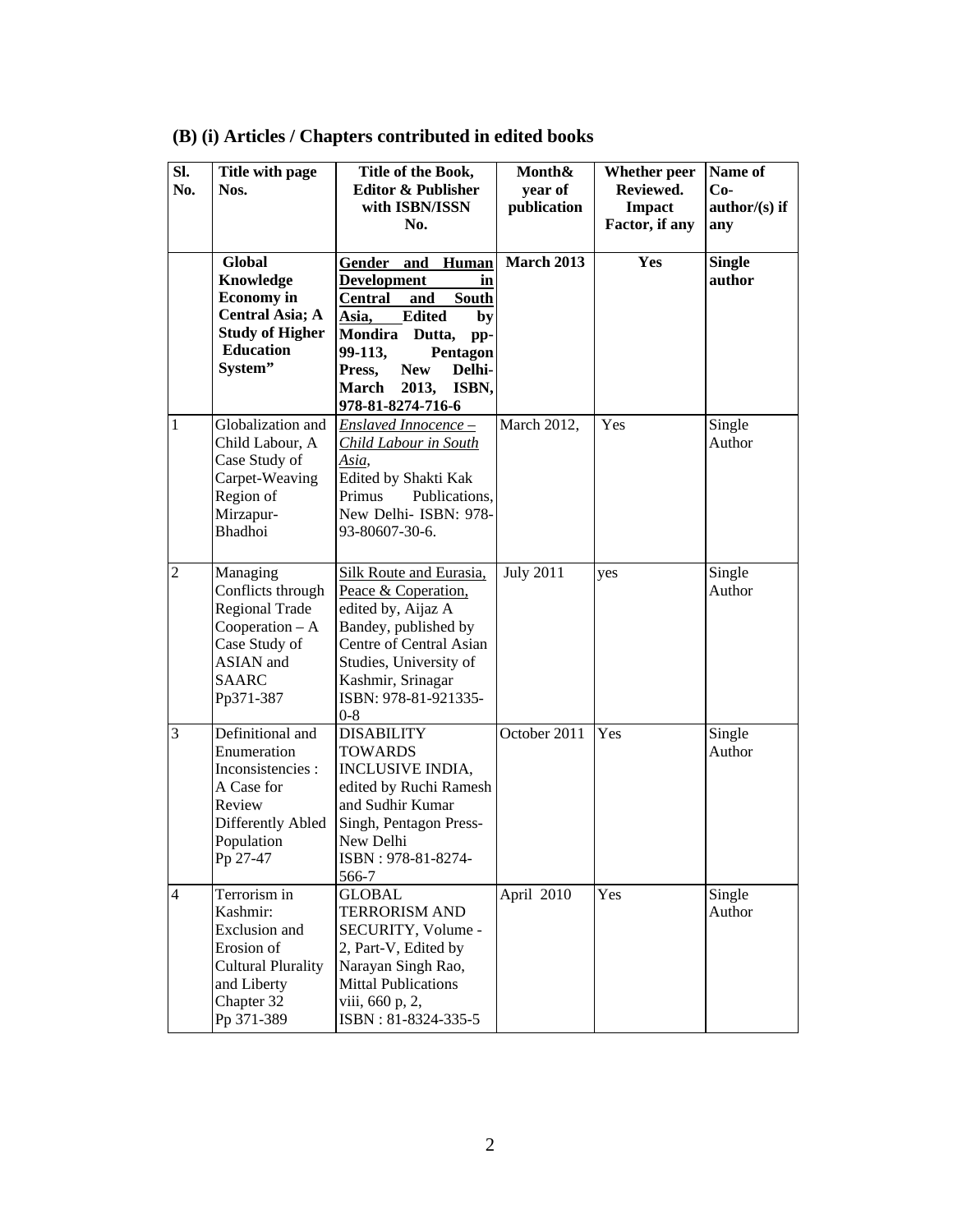| 5  | <b>Natural Disasters</b><br>in India: A case<br>study of Draughts<br>in India and its<br>Management<br>Strategies                         | <b>Disaster Management</b><br>and Sustainable<br>Development, edited by<br>Rajesh Anand, N.C.<br>Jana and Sudhir Singh,<br><b>Pentagon Press</b><br>ISBN: 8182743877                        | January 2009     | yes | Single<br>Author |
|----|-------------------------------------------------------------------------------------------------------------------------------------------|---------------------------------------------------------------------------------------------------------------------------------------------------------------------------------------------|------------------|-----|------------------|
| 6  | Status of<br>Elementary<br><b>Education</b> in<br>India: Rural and<br>Poor Sections<br>Desire Better                                      | Governance: Problems,<br>Prospects and<br>Perspectives, edited by<br>R.S. Chhikara,<br>Publisher, Hope India                                                                                | December<br>2008 | Yes | Single<br>Author |
| 7  | Globalisation and<br>Child Labour<br>Linkages in India<br>A Case Study of<br>Carpet and the<br>Garment / Apparel Publication<br>Industry" | in Globalisation,<br>Development and Child<br>Rights edited by<br>Kailash Satyarthi and<br>Bupinder Zutshi, Shipra<br>ISBN: 8175412190                                                      | March 2006       | Yes | Single<br>Author |
| 8  | Promoting Formal<br>Schooling<br>Through<br>Community<br>Participation: A<br>Case Study of<br>Jharkhand<br>pp. 478-486                    | Enterprising<br>Community Education,<br>Edited<br>by<br>N.K.<br>National<br>Ambasht,<br>Institute<br>of<br>Open<br>Schooling, Government<br>Janshala Project in of India, New Delhi.        | April 2004       | Yes | Single<br>Author |
| 9  | Railway Freight<br>Rate Policy and<br>Impact on<br>Regional<br>Development                                                                | <b>Geography of Transport</b><br>Development in India<br>Ed.<br>B.C.<br>Vaidya,<br>Concept<br>Publishing<br>House.                                                                          | April 2003       | Yes | Single<br>Author |
| 10 | Status of widows<br>of Kashmir: The<br>Displaced<br>Population                                                                            | Living Death-Trauma of March 2002<br>Widowhood<br>in<br>India<br>edited by Dr.V. Mohini<br>Giri, Gyan Publishing<br>House, New Delhi,                                                       |                  | Yes | Single<br>Author |
| 11 | Gujjars and<br><b>Bakerwals</b> of<br>Jammu and -A<br>Case Study of<br>Rajouri District                                                   | Gujjars of Jammu and April 2001<br>Kashmir,<br>edited<br>by<br>K.Warikoo and K.Som,<br>published by HRCF and<br>Indira Gandhi Rashtriya<br>Sangrahalaya, Bhopal.                            |                  | Yes | Single<br>Author |
| 12 | Negotiating<br>Climate Change-<br>Dimensions and<br>Prospects                                                                             | <b>CLIMATE CHANGE -</b><br><b>IMPACT</b><br><b>AND</b><br><b>AWARENESS</b><br>With<br>special<br>reference<br>to<br>Kashmir Valley, edited<br>Saif-u-din<br>by<br>Soz.<br>Member Parliament | June 1999        |     | Single author    |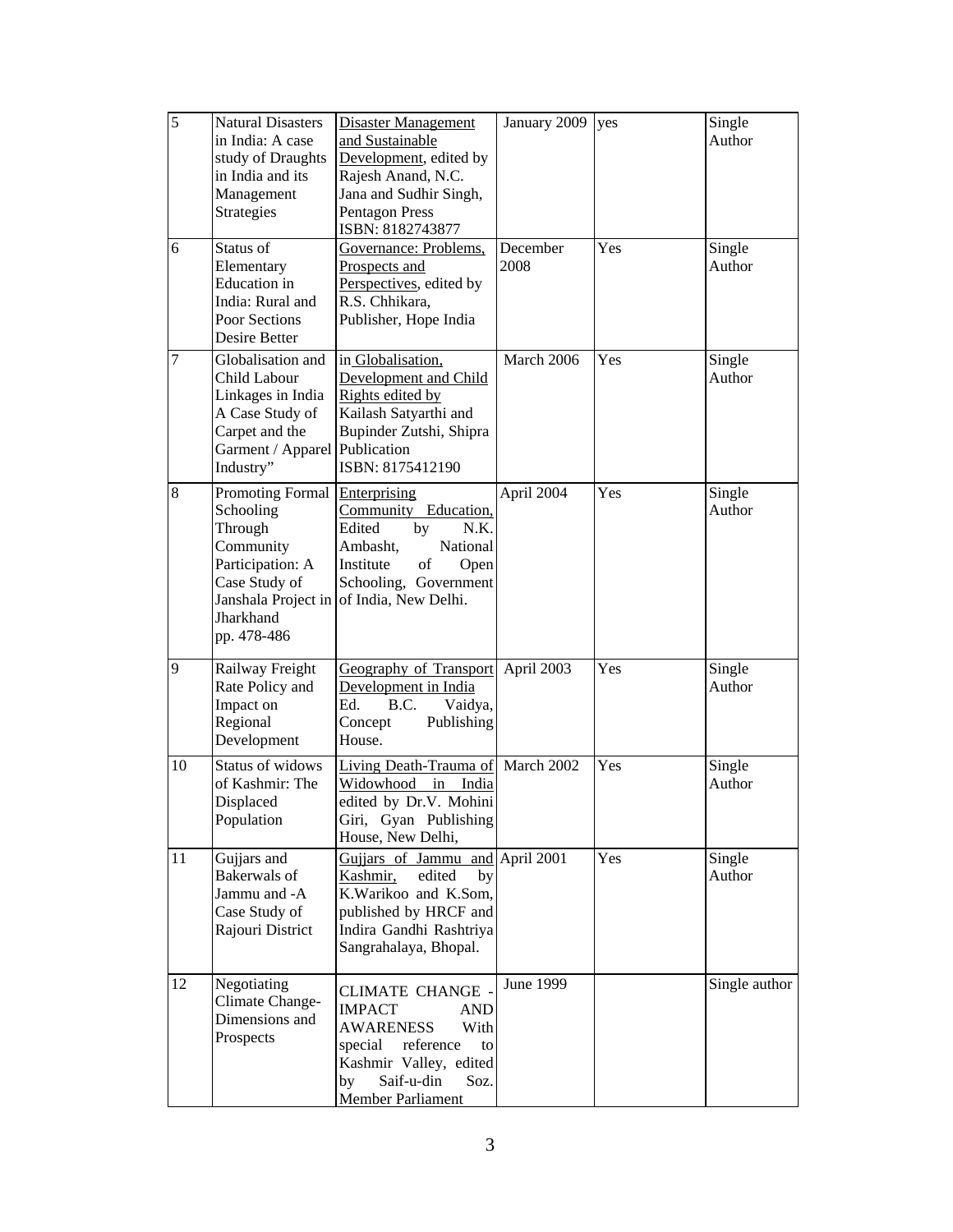| 13 | Space-Relations<br>of India with<br>Uzbekistan: A<br>Historical-<br>Geographical<br>Perspective<br>Pp. 162-185 | Cultural<br>History $\&$<br>Links Between India &<br>Uzbekistan,"<br>Proceedings of Khuda<br>Baksh<br>International<br>Seminar,<br>December<br>1993.<br>Published by<br>Khuda Baksh Oriental<br>Public Library, Patna, | <b>July 1996</b>        | Yes | Single<br>Author |
|----|----------------------------------------------------------------------------------------------------------------|------------------------------------------------------------------------------------------------------------------------------------------------------------------------------------------------------------------------|-------------------------|-----|------------------|
| 14 | <b>Human Resources</b><br>of Jammu and<br>Kashmir<br>PP.167-178                                                | Kashmir the Troubled<br>Frontiers, by Maj. Afsir<br>Karim<br>and<br>Indian<br><b>Defense Review Team</b><br><b>Lancer Publisher Private</b><br>Ltd and Spantech &<br>Lancer England,                                   | <b>July 1994</b>        | Yes | Single<br>Author |
| 15 | Impact of Physical in<br>Environment on<br>Agricultural<br>Productivity in<br>Kashmir Valley                   | the<br>felicitation<br>Volume to honour Prof.<br>A.B. Mukherjee, Edited.<br>J.L.Raina<br>Concept Publishers<br>New delhi                                                                                               | June 1994               | Yes | Single<br>Author |
| 16 | Fuel Consumption<br>in Srinagar<br>Municipality - A<br><b>Spatial Analysis</b>                                 | Energy Problems and<br>prospects, ed., Khera,<br>M.K and others., New<br>Delhi, 1991.                                                                                                                                  | March 1991              | Yes | Single<br>Author |
| 17 | Economic<br>exploitation and<br>ecological<br>degradation - A<br>Case Study of Dal<br>Lake", Srinagar.         | Mountain Tourism, ed.<br>Singh, T.V. Lucknow.                                                                                                                                                                          | June 1987               | Yes | Single<br>Author |
| 18 | Settlement<br>Hierarchy In<br>Kashmir Valley                                                                   | Mountain<br>Ed. Joshi, S.C, Garwal<br>University,<br>Srinagar,<br>Uttar Pradesh.                                                                                                                                       | Geography, October 1985 | Yes | Single<br>Author |
| 19 | Population<br>Distribution in<br>Jammu &<br>Kashmir-A<br>Regional<br>Analysis"                                 | Geography of Jammu $&$ June 1986<br>Kashmir,<br>edited<br>by<br>Majid<br>Husain<br>and<br>Others,<br>Ariana Publishers                                                                                                 |                         | Yes | Single<br>Author |

#### **Full Research Papers / Articles/ Conference Proceedings / published in Journals / Periodicals.**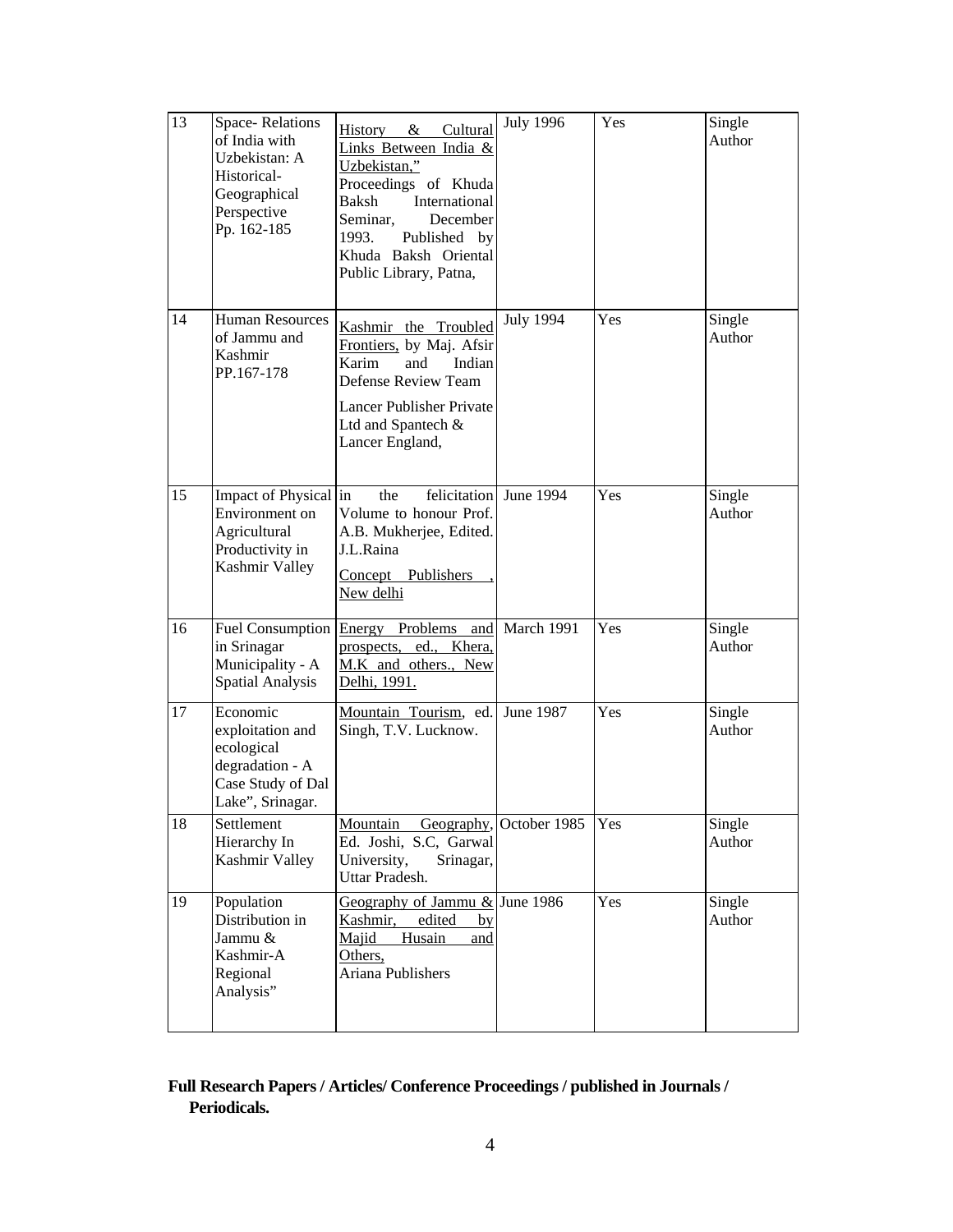| SI.<br>No.     | Title of research article /<br>paper published                                                                                                              | Name of journal<br>volume, number,<br>& page Numbers                                                                                       | Date/Month<br>& year of<br>publication, | Whether peer<br>Reviewed.<br>Impact<br>Factor, if any | ISBN/<br><b>ISSN</b><br>No.          |
|----------------|-------------------------------------------------------------------------------------------------------------------------------------------------------------|--------------------------------------------------------------------------------------------------------------------------------------------|-----------------------------------------|-------------------------------------------------------|--------------------------------------|
|                | "Medication<br><b>Expenditure among</b><br><b>Elderly Population: A</b><br><b>Case Study of Vasant</b><br>Kunj in Delhi, India"<br>10.12966/hc.5.5.2013     | in Sciknow<br><b>Publications Ltd.</b><br><b>Healthcare. HC</b><br>2013 1(1) 19-27,<br>DOI:<br>10.12966/hc.5.5.20<br>13                    | <b>May 2013</b>                         | Yes                                                   | DOI:<br>10.1296<br>6/hc.5.5.<br>2013 |
| $\mathbf{1}$   | <b>Medication Use Among</b><br>Elderly Population in<br><b>Urban Setting: A Case</b><br>Study of Vasant Kunj in<br>Delhi                                    | HelpAge India,<br>Research and<br>Development<br>Journal, Vol.18,<br>No.3 pp 6-18                                                          | October, 2012                           | Yes                                                   | ISSN:<br>0972-<br>0227               |
| $\overline{2}$ | "Slums: An Externality of<br>the Process of<br>Urbanization"                                                                                                | Behavioral<br>Research Review,<br>Vol-4, No.2, pp 1-8                                                                                      | September<br>2012                       | Yes                                                   | ISSN-<br>0975-<br>7198.              |
| 3              | "Crime Situation and<br>Characteristics of Crime<br>Victims and Offenders: A<br><b>Case Study National</b><br>Capital Region of Delhi"                      | Journal<br>Political 2011<br>and<br>Studies, Volume II<br>(2),<br>97-109,<br>pp.<br>Allahabad<br>University,                               | of Social December                      | Yes                                                   | ISSN-<br>2229-<br>3647               |
| $\overline{4}$ | Higher and Technical<br>Education: a window<br>towards knowledge<br>society - the challenges<br>and opportunities in india                                  | International<br>Journal of Arts and<br>Science, CD Rom,<br>179-193<br>$4(11)$ :<br>Copyright c 2011<br>by<br>InternationalJournal<br>.org | 2011                                    | Yes                                                   | ISSN-<br>1944-<br>6934:              |
| 5              | A Socio Economic Case<br>Study of Rain Water<br>Harvesting and Water<br><b>Conservation Measures In</b><br>Jodhpur / Jaisalmer,<br>Rajasthan State of India | Global Journal of<br>Applied<br>Environmental<br>Sciences, Vol<br>I(Number 2) $2011$ ,<br>pp173-183,<br>Research India<br>Publications.    | 2011                                    | Yes                                                   | ISSN-<br>2248-<br>9932,              |
| 6              | "Geographies Of<br>Disability: A Case Study<br>On Accessibility / Barrier<br>Free Infrastructure In<br>Metropolitan City Delhi"                             | Share Journal of<br>Multidisciplinary<br>Research &<br>Studies, Volume 2,<br>July-Dec 2011, pp<br>88-91, Jaipur.                           | 2011                                    | Yes                                                   | <b>ISSN</b><br>No.<br>0976-<br>4712  |
| 7              | "Consumer Redressal<br>System in India"                                                                                                                     | YOJANA, Volume February 2009 Yes<br>53.                                                                                                    |                                         |                                                       |                                      |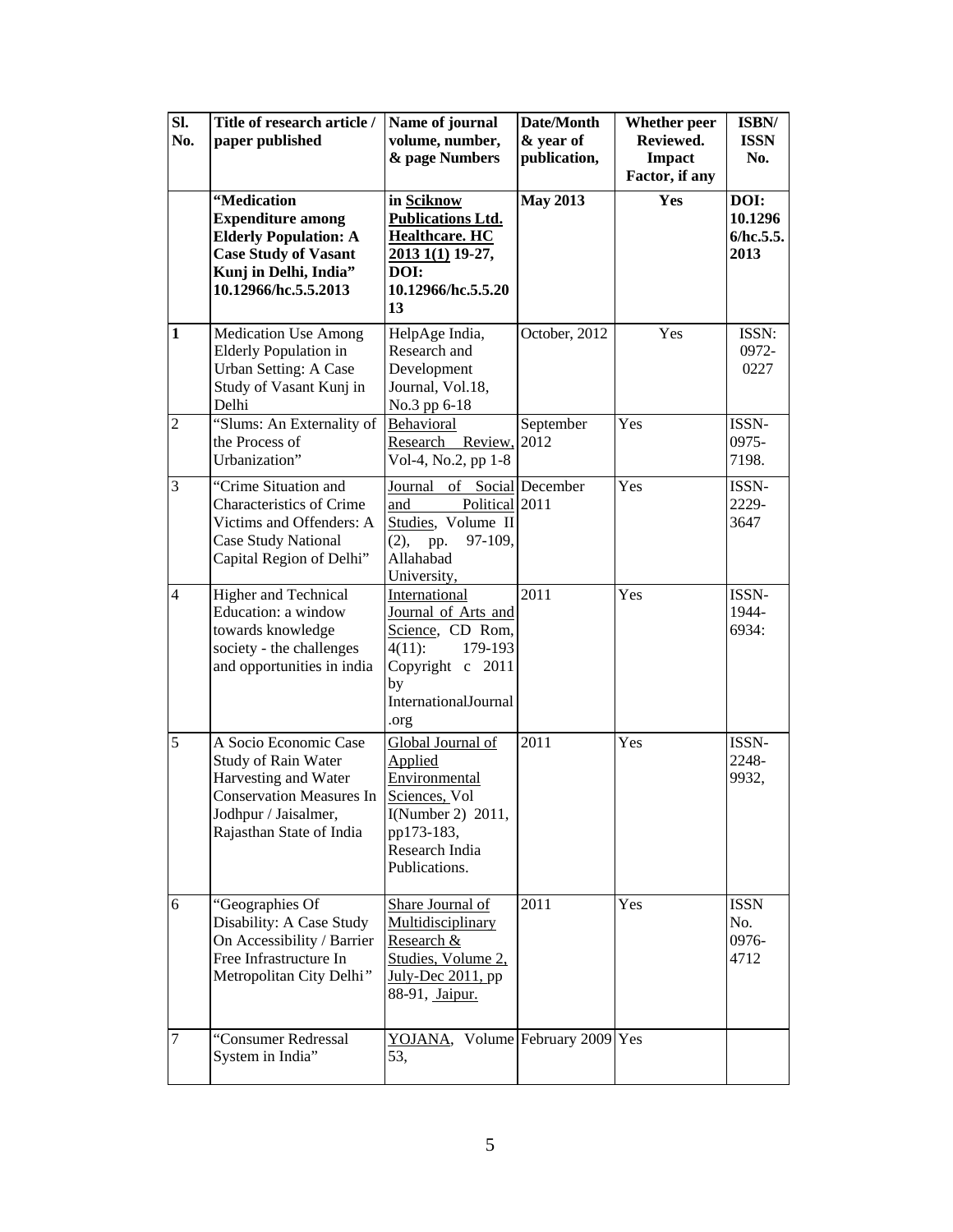| 8  | Higher and Technical<br><b>Education</b> in India:<br>Challenges and<br>Opportunities                    | Indian Journal of January 2008<br>Youth Affairs, New<br>Delhi, Volume 12,<br>Number 1, January-<br>June 2008. pp. 29-<br>40.                                                                                                            |                                | Yes |  |
|----|----------------------------------------------------------------------------------------------------------|-----------------------------------------------------------------------------------------------------------------------------------------------------------------------------------------------------------------------------------------|--------------------------------|-----|--|
| 9  | Higher Education in India;<br>Status and Disparities,                                                    | CSRD<br>Number<br>Paper<br>4, Center<br>for<br>the<br>Study of Regional<br>Development,<br>School of<br>Social<br>Sciences,<br>JNU,<br>New Delhi.                                                                                       | Occasional March 2007          | Yes |  |
| 10 | "Role of NGOs in Peace<br>Making and Conflict<br>Resolution"                                             | Himalayan<br>Asian<br>Central<br>Studies, Vol 10,<br>January - March<br>2006, pp 41-51.                                                                                                                                                 | and 2006                       | Yes |  |
| 11 | "Impact and Community<br>Response to International<br>Marketing Initiatives in<br>Artisan Communities,", | The World Bank 2004<br>Research Program,<br>2004: Abstracts of<br>Current Studies,<br>page 47.                                                                                                                                          |                                | Yes |  |
| 12 | "Status of Displaced<br><b>Windows from Kashmir</b><br>Valley - A Case Study"                            | Himalayan<br>Central<br>Asian 2002<br>Studies, Vol 6, Nos<br>$3-4,$<br>July-<br>December 2002.                                                                                                                                          | and December                   | Yes |  |
| 13 | "Kashmiri Migrants in<br>Delhi - Problems and<br>Future Prospects"                                       | "Women and Peace 17-19 January Yes<br>Project"<br>collaboration<br>The British Council<br>and<br>Delhi<br>University                                                                                                                    | Joint 2001 at New<br>of Delhi. |     |  |
| 14 | "Street and Working<br>Children in India-<br>Implications for Planning"                                  | Population<br>and<br>Stabilization<br>Development,<br><b>Rotary</b><br>India<br>Award-2000,<br>Published<br>by<br>Rotary Awards for<br>Service<br>to<br>Humanity<br>(India)<br>Safdarjung<br>Trust,<br>Enclave,<br><b>New</b><br>Delhi. | 2000                           | Yes |  |
| 15 | "Kargil Conflict -1999:<br>Human Dimension and<br>Displacement of<br>Population"                         | Himalayan<br>Central<br>Asian 1999<br>Studies, Vol 3. Nos<br>3-4,                                                                                                                                                                       | and December                   | Yes |  |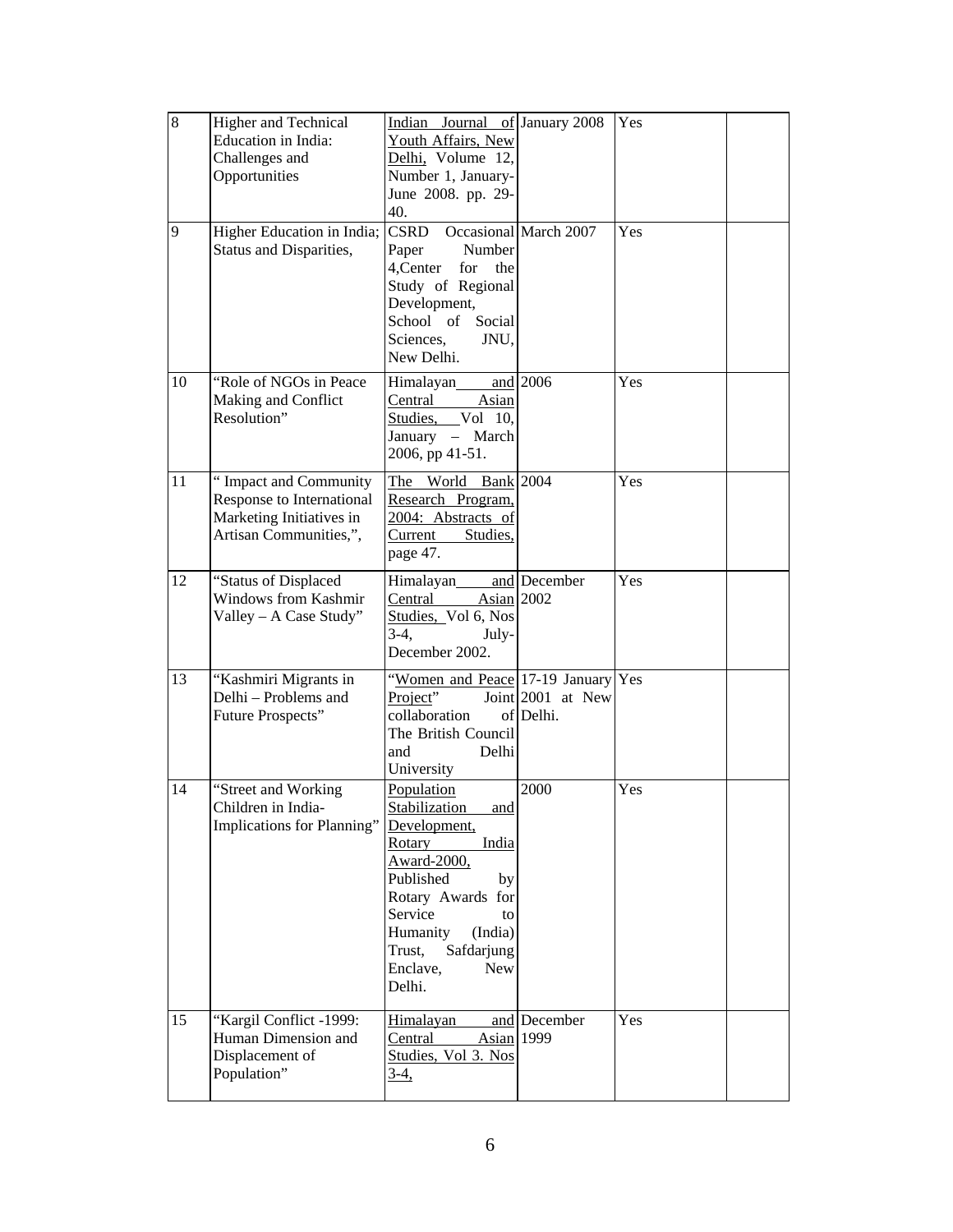| 16 | "Child Labor in Carpet<br>Weaving in India: Special<br>Reference to Mirzapur-<br><b>Bhadohi Carpet Weaving</b><br>Belt | Manpower Journal, October 1998<br>Institute of Applied<br>Manpower<br>Research<br>(IAMR)<br>Vol. XXXIV, No.<br>3, Oct-Dec,<br><b>New</b><br>Delhi Page93. |      | Yes |  |
|----|------------------------------------------------------------------------------------------------------------------------|-----------------------------------------------------------------------------------------------------------------------------------------------------------|------|-----|--|
| 17 | "Society and Economy in<br>Kashmir; Continuity and<br>Change"                                                          | Journal of Peace August 1996<br>Studies,<br>Vol.3,<br>$16-$<br>Issue<br>17, Published<br>by<br>The<br>Centre<br>for<br>Peace Studies, New<br>Delhi.       |      | Yes |  |
| 18 | Review on the book<br>entitled "Society and<br>Culture in the Himalayas                                                | ed. Warikoo, in the 1996<br><b>Bulletin</b><br>on<br>Himalayan<br>Research<br>and<br><b>Cultural</b><br>Foundation,<br>Vol.I,<br>No.1, spring 1996.       |      | yes |  |
| 19 | "Central Places and their<br>existing functions- A case<br>Study of Kashmir,"                                          | The<br>Geographer 1988<br>Aligarh<br>Muslim<br>University, 1988.                                                                                          |      | Yes |  |
| 20 | "An Appraisal of Public<br>Distribution Scheme of<br>Food Items in Srinagar<br>city"                                   | <b>Geographical</b><br>Journal<br>of<br>India,<br>Calcutta,<br>Vol.34<br>(2).                                                                             | 1987 | yes |  |
| 21 | "Settlement Size and their National<br>distribution in Kashmir Geographers<br>Valley -1981",                           | Journal<br>of<br>India,<br>Vol.34<br>(2),<br>1988, Varanasi.                                                                                              | 1988 | Yes |  |
| 22 | "Service<br>Centres<br>Kashmir Valley"                                                                                 | in ", The<br>Indian 1988<br>Geographical<br>Journal, December<br>1988, Vol.64,<br>MADRAS.                                                                 |      | Yes |  |
| 23 | "Tourism<br>its<br>economic Impact-A Case (Association<br>Study of Lidder Valley Indian<br>(Kashmir                    | Socio- ANNALS<br>of<br>Geographers), June<br>1988, Pune.                                                                                                  | 1988 | Yes |  |
| 24 | "Energy Consumption in TRANSACTION,<br>Domestic Sector-A Case Pune<br>Study of Srinagar City"                          | University,<br>Pune, 1987.                                                                                                                                | 1987 | Yes |  |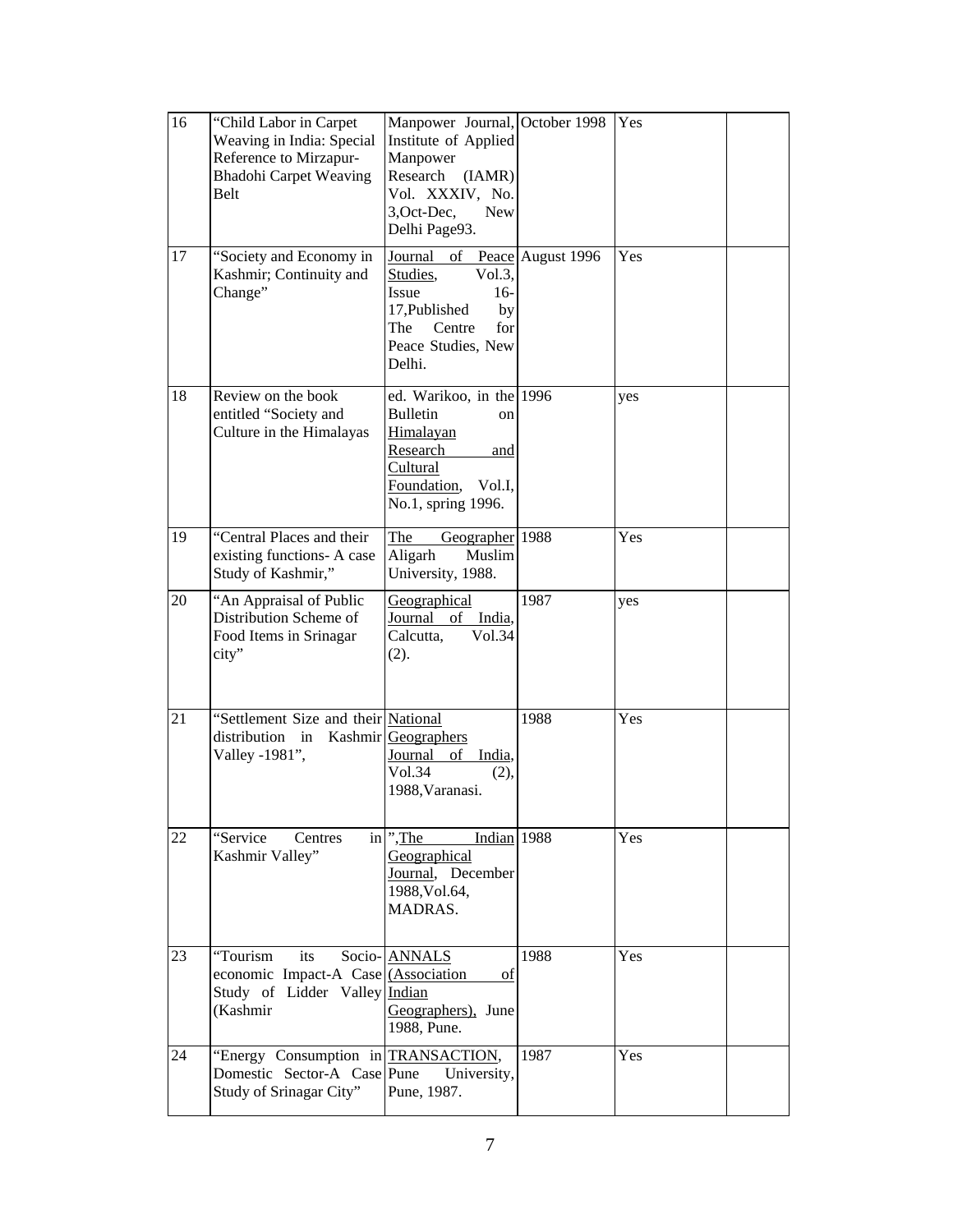| 25 | "Service Centres and their ANNALS,<br>impact in the Surrounding Association<br>hinterlands-A Case Study Indian<br>of Kashmir Valley", | of<br>Geographers,                                                                              | June 1987 | Yes |  |
|----|---------------------------------------------------------------------------------------------------------------------------------------|-------------------------------------------------------------------------------------------------|-----------|-----|--|
| 26 | "A follow up study of Population"<br>sterilized persons in one Research<br>Grampanchayat<br>of $vol.$<br>Western Orissa", 1980,       | Centre.<br>Utkal<br>University,<br>Bhubaneswar,<br>Orissa.                                      | 1980      | Yes |  |
| 27 | "Labour-force"<br>Participation Rate among Research<br>Scheduled Caste<br>Scheduled Tribes<br>Orissa 1961-1981".                      | Population<br>Centre<br>and Vol.II,<br>Utkal<br>of University,<br><b>Bhubaneswar</b><br>Orissa. | 1980      | Yes |  |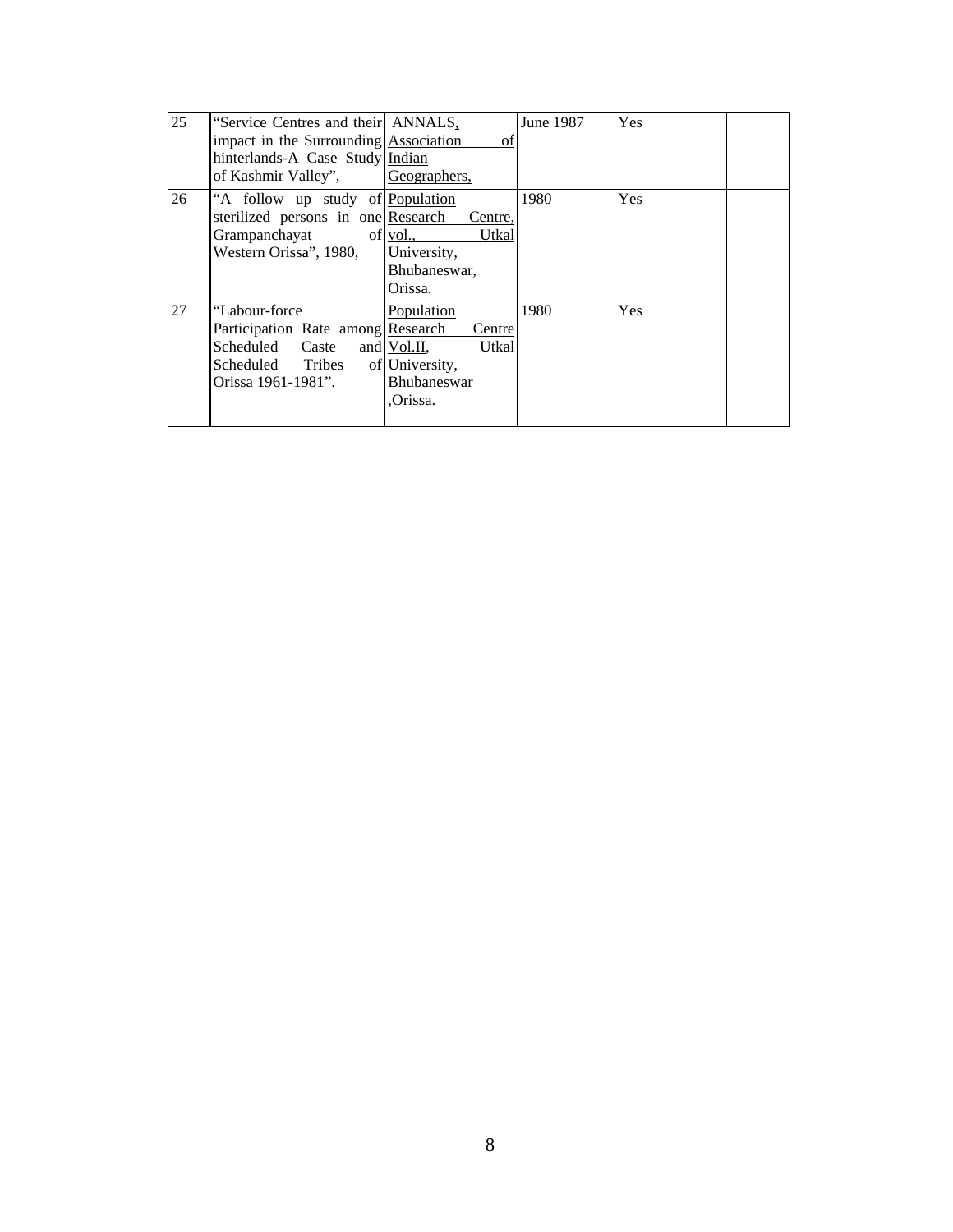# **C. Research Projects Undertaken**

### **(i) Ongoing Research Projects / Consultancies**

| SI.<br>No. | <b>Title/Subject of</b><br><b>Research Project</b>                                                                                                                                                                                                                                                 | Date of<br>Comme<br>ncement | Likely<br>date of<br>Comple<br>tion | Name of<br>Sponsoring/<br><b>Funding</b><br><b>Agency</b>                                |
|------------|----------------------------------------------------------------------------------------------------------------------------------------------------------------------------------------------------------------------------------------------------------------------------------------------------|-----------------------------|-------------------------------------|------------------------------------------------------------------------------------------|
|            | Confiict<br><b>Situation</b><br>inl<br>Jammu and Kashmir: Its 2013<br>thel<br><b>Impact</b><br>on<br>livelihoods of the Gujjar<br>and Bakarwal<br>Tribes,<br>sponsored by<br><b>Indian</b><br>Council<br>for<br><b>Social</b><br>science Research- ICSSR,<br>New Delhi - March<br>2013- March 2015 | April                       | <b>March</b><br>2015                | Indian<br>Council<br>for<br>Social<br><b>Science</b><br><b>Research-</b><br><b>ICSSR</b> |
| 1          | Regions and<br>Regionalism in India:<br>Issues and Concerns.                                                                                                                                                                                                                                       | June 2012                   | July 2013                           | Rajiv Gandhi<br>Foundation                                                               |

#### **Research Projects Completed / Consultancies**

| SI.<br>No.     | <b>Title/Subject</b><br>of Research<br><b>Project</b>                                                                                                                                       | <b>Date</b><br>of<br>Comm<br>encem<br>ent | Date of<br>Comple<br>tion | <b>Name of Sponsor</b><br>ing/Funding Agency  |
|----------------|---------------------------------------------------------------------------------------------------------------------------------------------------------------------------------------------|-------------------------------------------|---------------------------|-----------------------------------------------|
| 1              | Evaluation of ChildFund India<br><b>Education Programmes with</b><br>special reference to Reading Skill<br>Improvement Programme in<br>India-2012. Project Sponsored by<br>ChildFund India. | June 2011                                 | April<br>2012             | Childfund India                               |
| $\overline{2}$ | Status of Elementary Education in   March 2010<br>India sponsored by National<br>Coalition for Education, 2011                                                                              |                                           | <b>July 2011</b>          | National Council for<br>Education (NCE India) |
| 3              | "Dynamics of Hybrid Cottonseed<br>Farming and Child Labour<br>Participation in India' sponsored<br>by Global March Against Child<br>Labour. 2011.                                           | March 2010                                | June 2011                 | Global March Against<br>Child Labour          |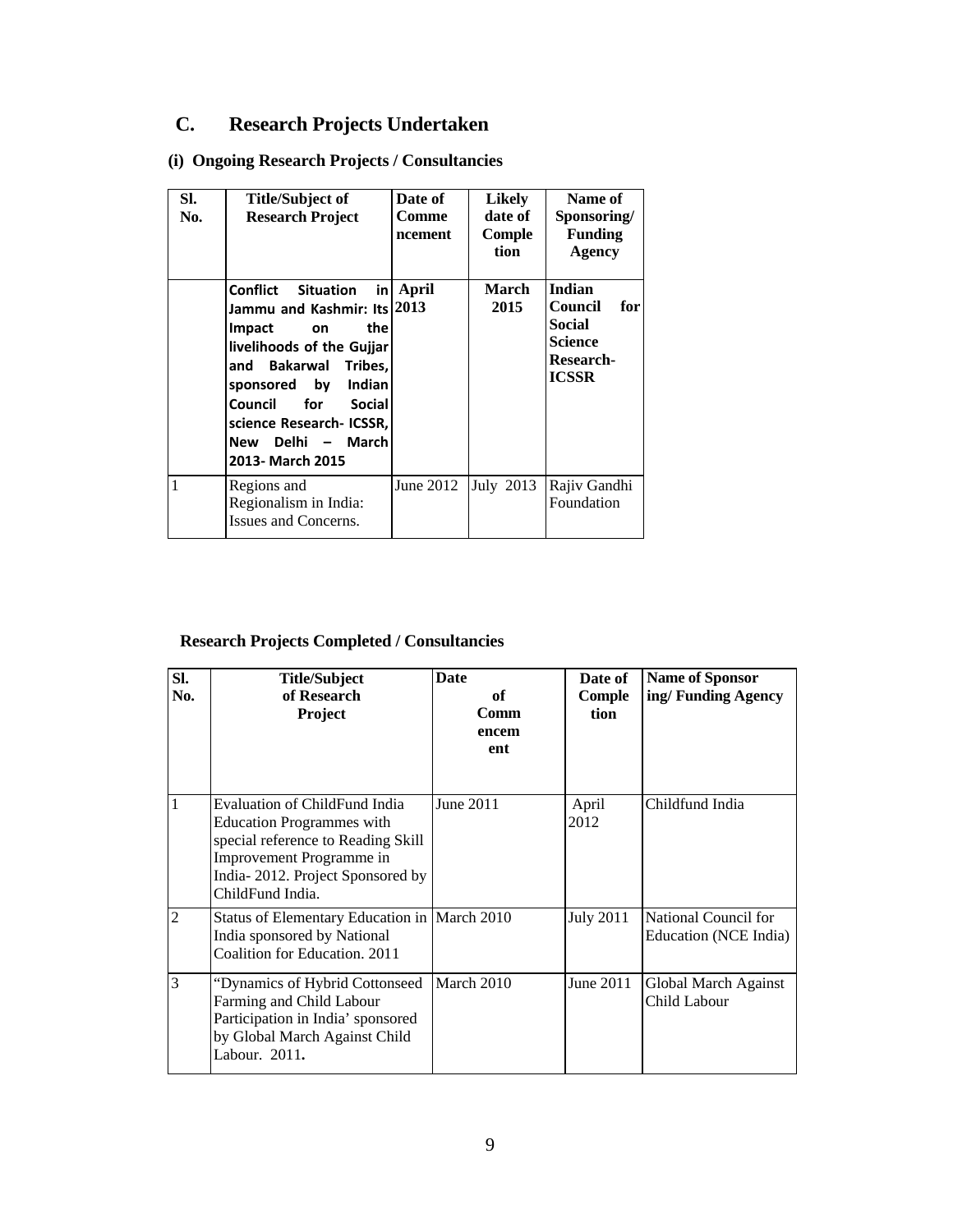| $\overline{4}$ | Evaluation of Title II (Food for $\vert$ March 2010<br>Peace) - assisted Phase Out Plan<br>(POP) of USAID to India,<br>Sponsored by USAID, June -<br>November 2010                                                                                                                                   |                  | December<br>2011  | Christian Relief<br>Services (CRS) and<br><b>USAID</b>                                                                                                                     |
|----------------|------------------------------------------------------------------------------------------------------------------------------------------------------------------------------------------------------------------------------------------------------------------------------------------------------|------------------|-------------------|----------------------------------------------------------------------------------------------------------------------------------------------------------------------------|
| 5              | Evaluation of UNIFEM Anti-<br>Trafficking Programme in South<br>Asia, Sponsored by UNIFEM (<br>United Nations Fund for Women)-<br>March 2010                                                                                                                                                         | March 2009       | December<br>2009  | UNIFEM, New Delhi                                                                                                                                                          |
| 6              | Rational Use of Medicines among<br>Senior Citizens- A case study of<br>Vasant Kunj in Delhi, the project<br>is supported by the World Health<br>Organization, New Delhi, March<br>2009                                                                                                               | <b>June 2008</b> | March<br>2009     | The World Health<br>Organization, New<br>Delhi                                                                                                                             |
| 7              | Disability Status in India- Case $\vert$ March 2001<br>Study of Delhi Metropolitan<br>Region.                                                                                                                                                                                                        |                  | August<br>2004    | The Ford Foundation                                                                                                                                                        |
| 8              | United Nations - Inter Agency<br>Working Group on Child Labour,<br>Good Practices - Interventions in<br>India                                                                                                                                                                                        | March 2003       | March<br>2004     | UNDP and ILO                                                                                                                                                               |
| 9              | 'Impact and Community Response<br>International<br>Marketing<br>to<br>Initiatives<br>Artisan<br>in<br>Communities" - a research project<br>affiliated with: Innovations in the<br>International Crafts Market and<br><b>Artisans</b><br>Empowerment<br>(INNOVATIONS) April 2003 -<br>September 2003. | April 2003       | September<br>2003 | a pilot project of 'The<br>Policy Sciences Center,<br>Inc. USA', sponsored<br>by The Learning and<br>Research Program on<br>Culture and Poverty of<br>the World Bank, USA. |
| 10             | 'Rescued<br>Children<br>Commercial Sexual Exploitation -<br>Situational Analysis and their<br>rehabilitation- A case study of<br>Kolkata, Delhi, Mumbai cities in<br>India.                                                                                                                          | from March 2001  |                   | April 2002   United National,<br>Human Rights<br>Commission,<br>Voluntary Fund on<br>Contemporary Forms<br>of Slavery, Geneva,<br>switzerland                              |
| 11             | A situational Analysis of Street<br>and Working Children in India                                                                                                                                                                                                                                    | March 2000       | December<br>2001  | UNESCO, New Delhi                                                                                                                                                          |
| 12             | Settlement Structure and spatial<br>organization - A case study of<br>Kashmir Valley                                                                                                                                                                                                                 | <b>June 1989</b> | <b>July 1999</b>  | ICSSR, New Delhi                                                                                                                                                           |